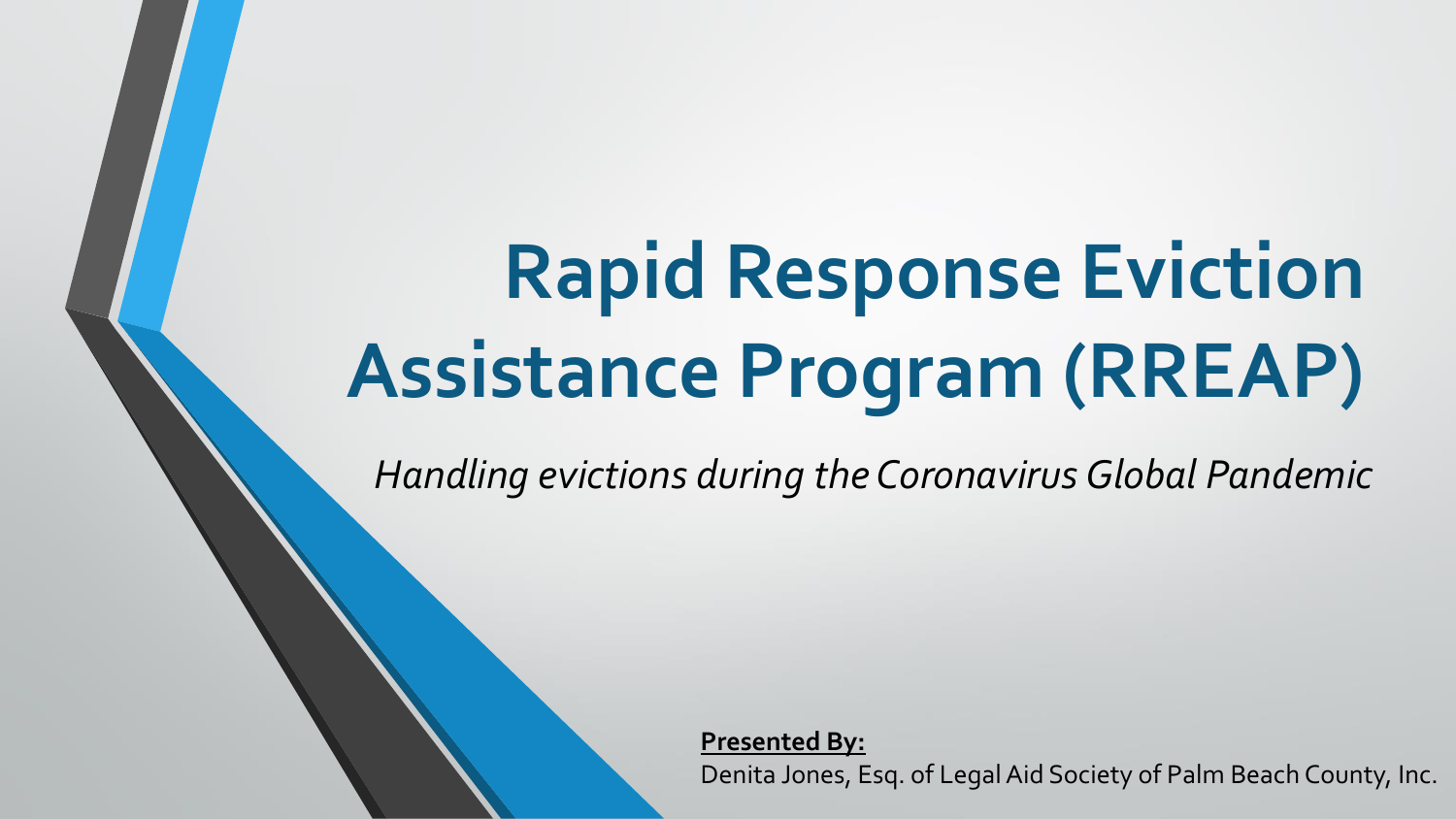### **Introduction & Brief Overview**

#### **Evictions in Palm Beach County:**

• In Palm Beach County, more than 2500 evictions have been filed since March- Many are for non payment of rent.

#### **Current Moratoriums / Restrictions on Evictions:**

- **Governor's Executive Order**  Suspends and tolls final actions of eviction proceedings
- **U.S. Center of Disease Control (CDC)** –Temporary Halt on Residential Eviction to Prevent Further Spread of COVID-19
	- CDC protections are not automatic must sign and provide landlord a CDC Form Declaration under penalty of perjury.

**Tenants are still responsible for paying rent when they are no longer adversely affected by the COVID-19 emergency**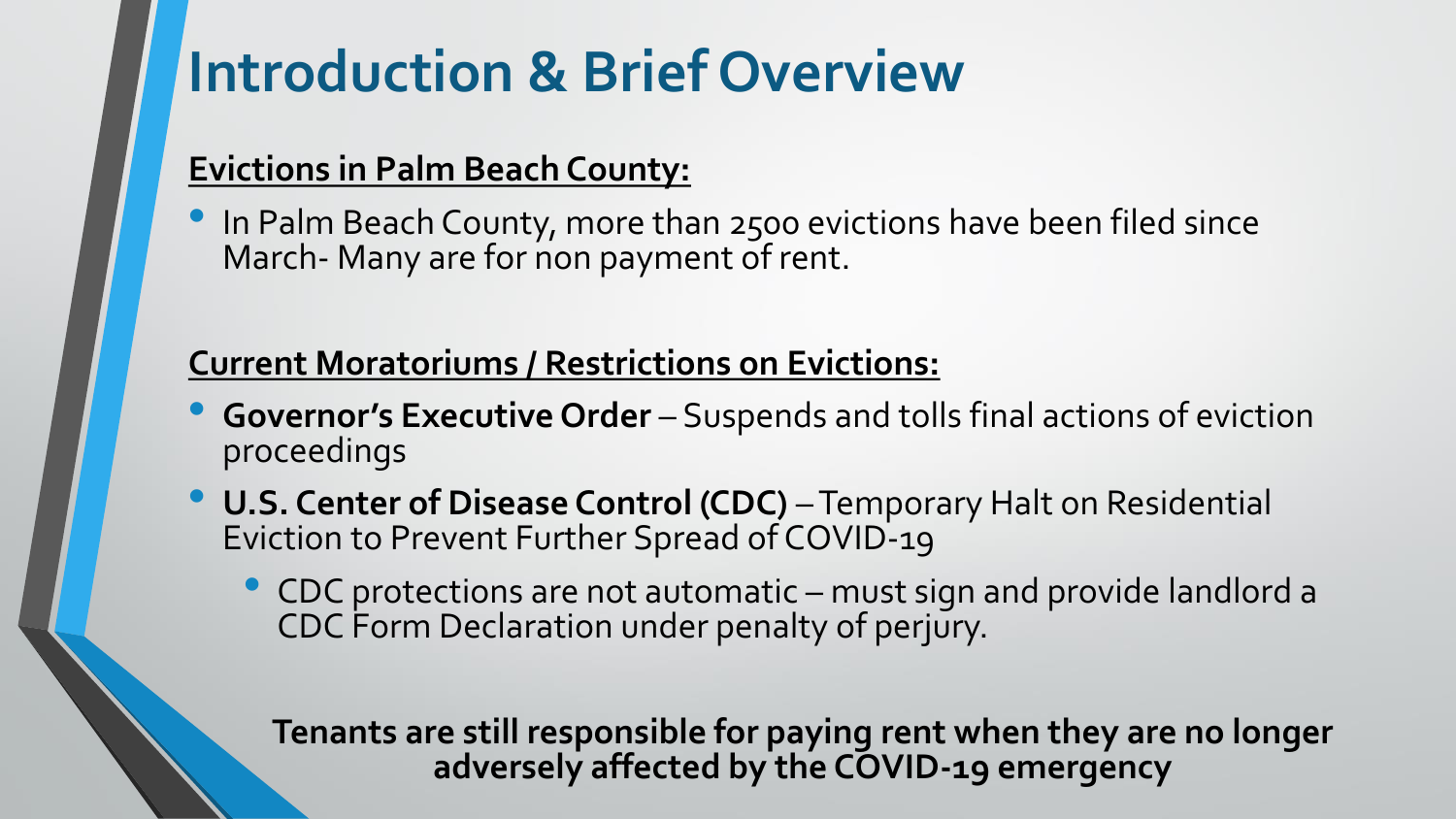

#### **FREE LANDLORD TENANT ASSISTANCE**

From the Legal Aid Society of Palm Beach County, Inc.

Have you received a 3 Day Notice or Demand for rent from your Landlord? Have you been served with an eviction lawsuit? Do you need help understanding the eviction process?

The Legal Aid Society of Palm Beach County, Inc., provides free legal assistance and representation to eligible tenants in Landlord Tenant matters in Palm Beach County.

We can provide the following services:

- Pre-suit Mediation between landlords and tenants
- Legal advice regarding the eviction process
- Referrals for rental assistance
- Preparation of responses to an eviction lawsuit
- Assistance in negotiating repayment plans
- Court representation

Call us today at (561) 655-8944, Ext. 328, or visit our website at www.legalaidpbc.org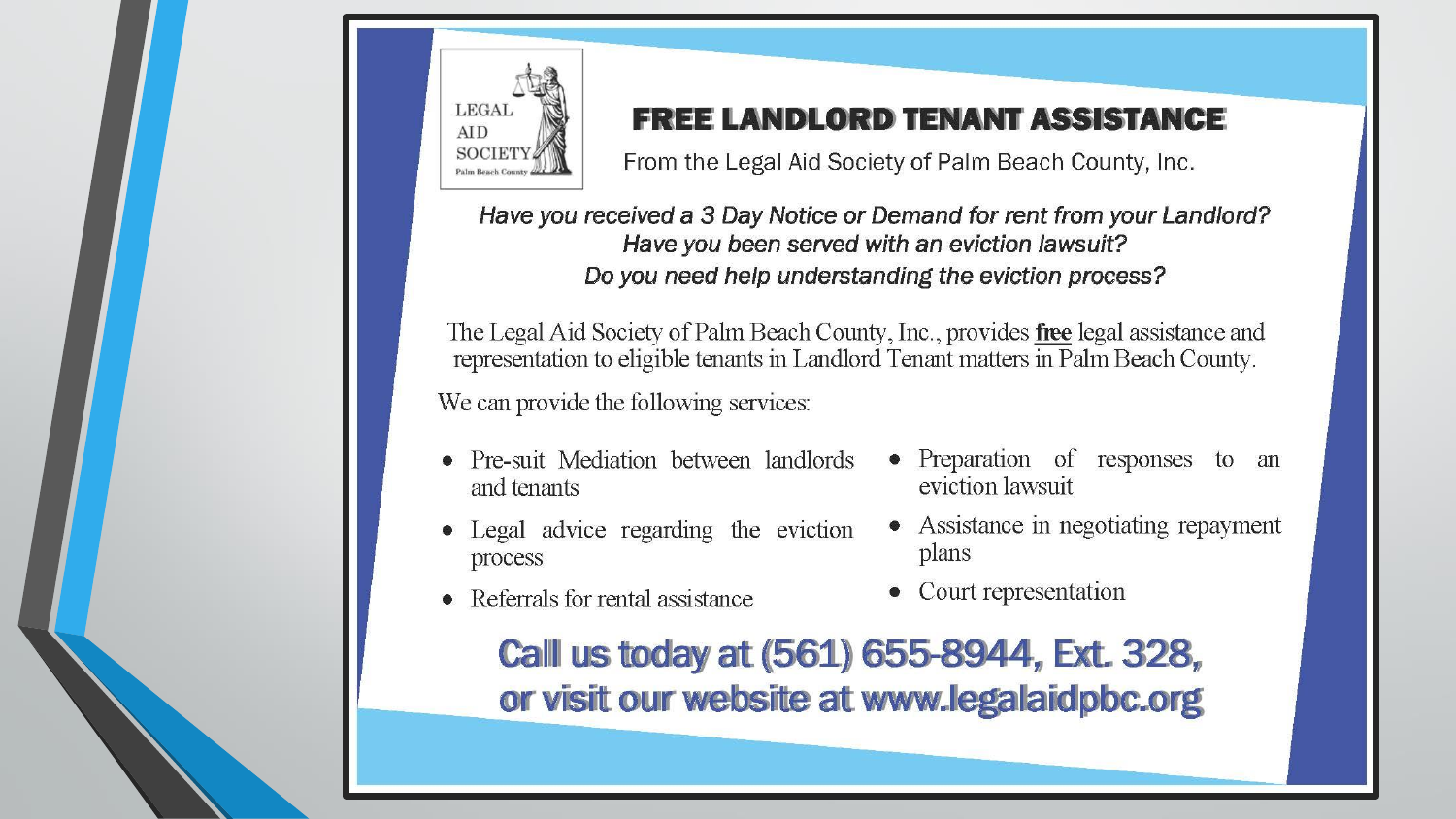## **RREAP Participant Requirements**

- ✓ Must occupy a residential property located in Palm Beach County.
- $\checkmark$  Facing a financial hardship as a result of the COVID 19 pandemic (arising after March 9, 2020)
- $\checkmark$  Must meet income limits
- ✓ Received a notice or *a demand for rent*
- $\checkmark$  Both landlord and tenant must be US Citizens or legal residents (Per CARES ACT regulations)
- $\checkmark$  Must agree to put in the Homeless Management Information System (HMIS)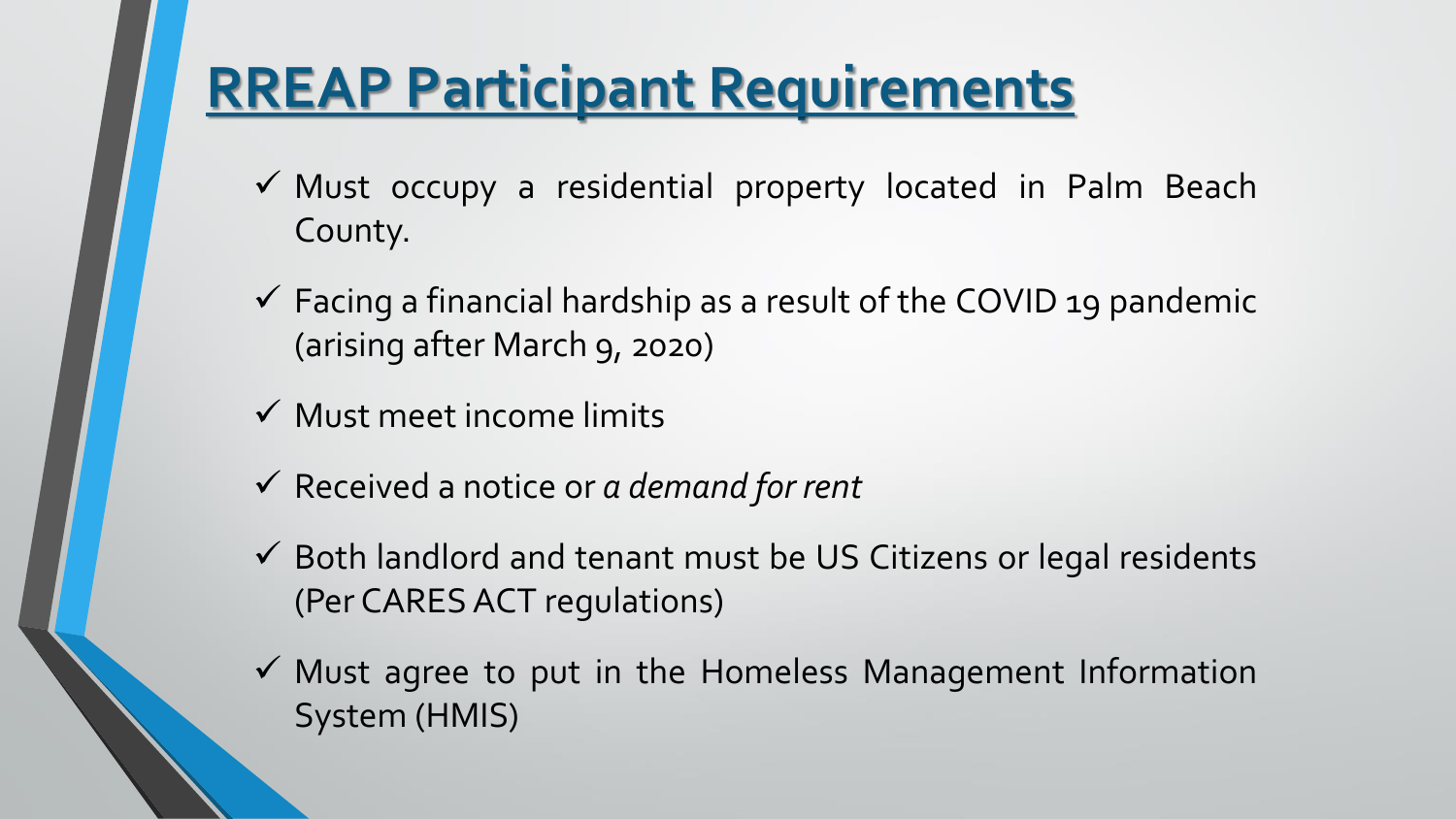### **Document Requirements**

- Proof of arguable COVID-19 financial impact(s):
	- Proof you have been furloughed, laid off, your hours reduced, your position was eliminated, loss of income, etc. (i.e. pay stubs)
	- Documents, paperwork and/or emails to substantiate your claim with verifiable dates noted on said documents.
	- Filing for and/or having been granted/received unemployment in addition to showing "how" you have been financially impacted by COVID.
- Proof of citizenship or legal residency
- A copy of the notice, demand for rent, or eviction complaint.
- Copy of lease (if written)

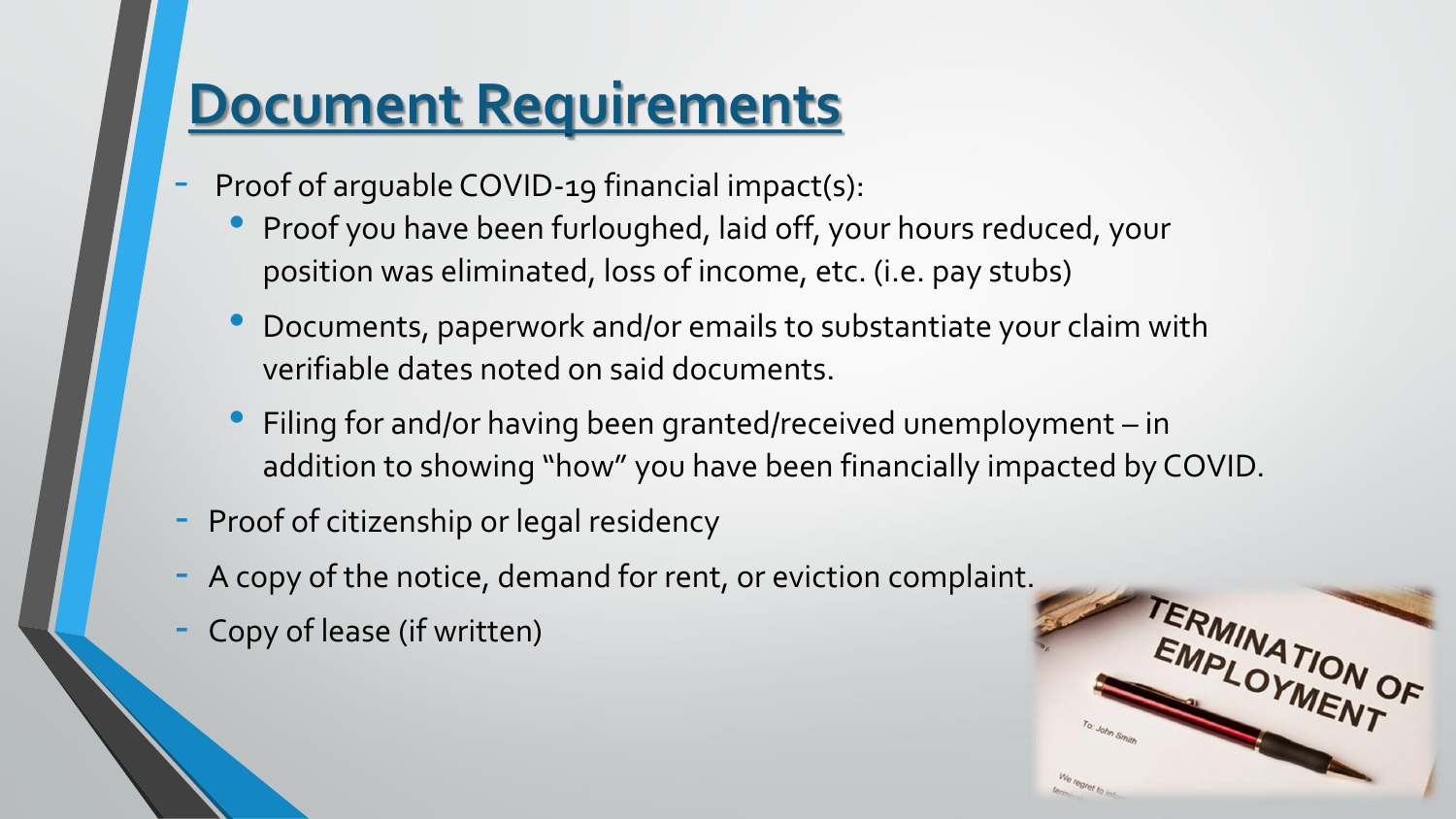

### **CONTACT US / APPLY:**

**Apply Online:** [www.legalaidpbc.org/eviction](http://www.legalaidpbc.org/eviction) **Call hotline:** (561)655-8944, Ext. 328 Email us: [Covid19Response@legalaidpbc.org](mailto:Covid19Response@legalaidpbc.org)

**Legal Aid Society of Palm Beach County, Inc.**  423 Fern Street, Suite 200 West Palm Beach, FL 33401